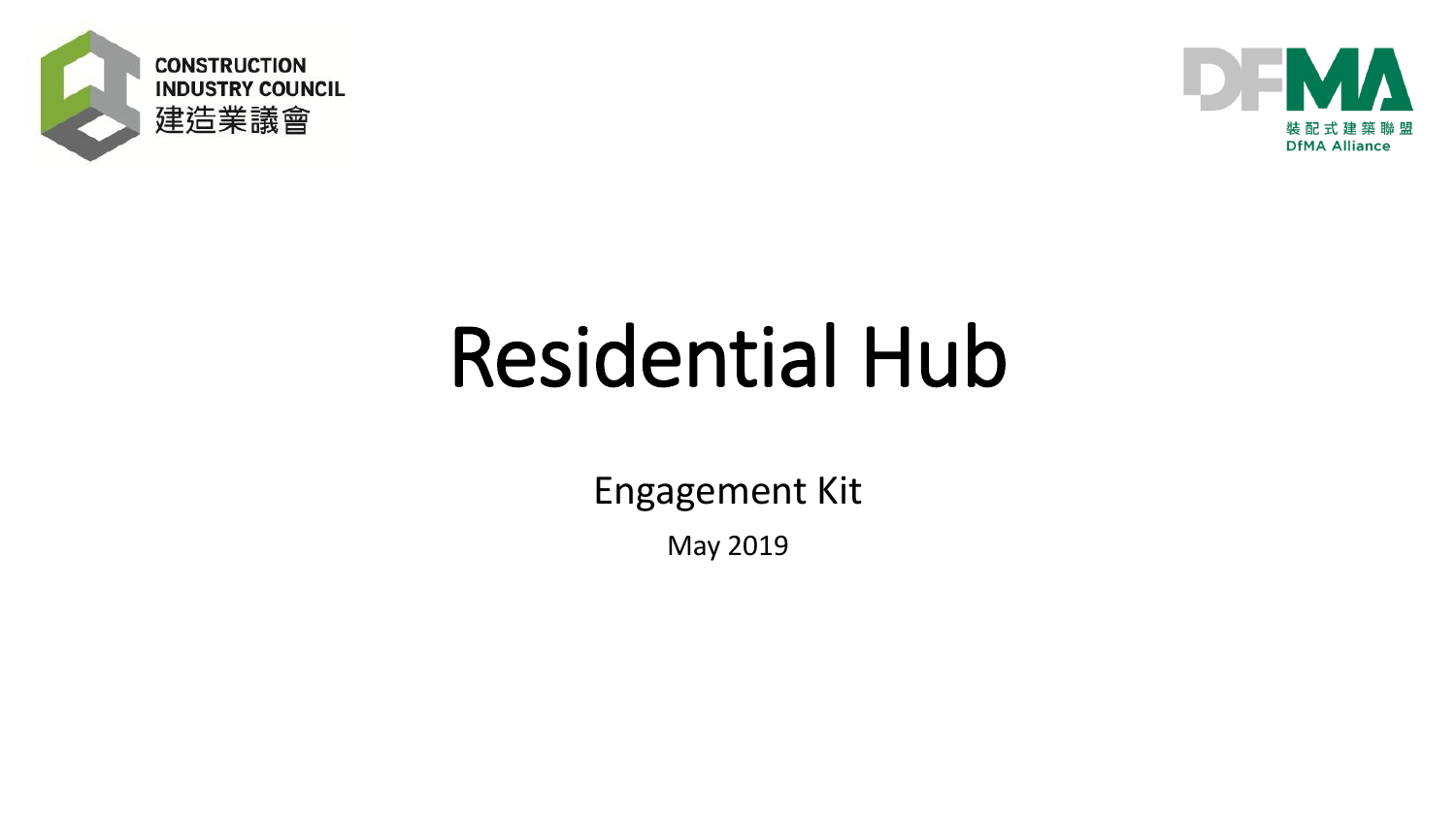#### **INDUSTRY RESULTS SURVEY RESULTS**



#### BUILDINGS (Concrete Elements) (As at 2019.03.20)



KPI by 2025: Public Residential:  $10-25\% \rightarrow 40-60\%$ Private Residential:  $0-10\% \rightarrow 25-40\%$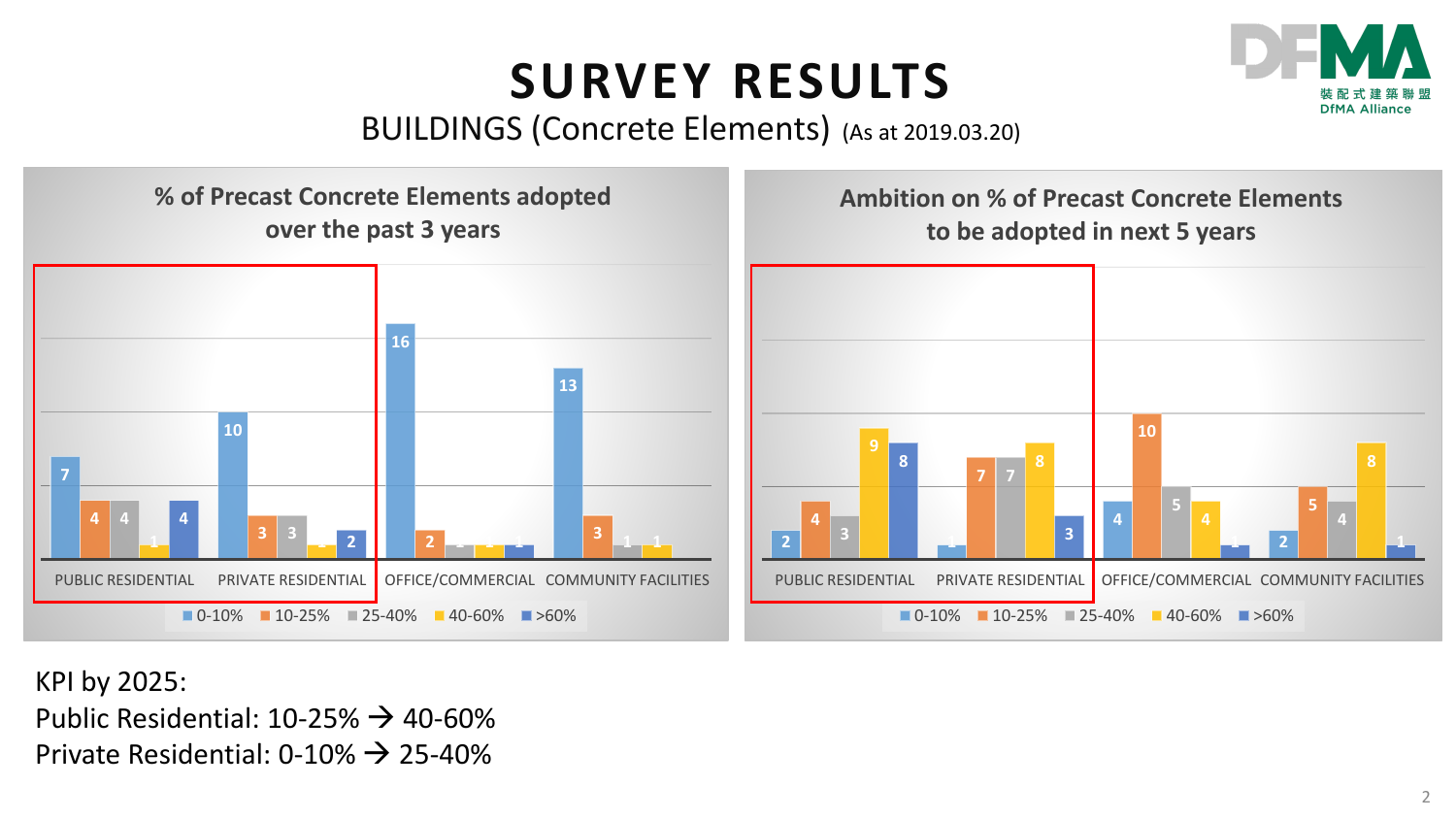### **SURVEY RESULTS**



BUILDINGS (Other Prefabricated Elements\*) (As at 2019.03.20)



Proposed KPI by 2025: Public Residential:  $10-25\% \rightarrow 40-60\%$ Private Residential:  $0-10\% \rightarrow 40-60\%$ 

 $*$  Including curtain wall, steel members, architectural GRC components, MEP modular components, etc.  $3 \times 3$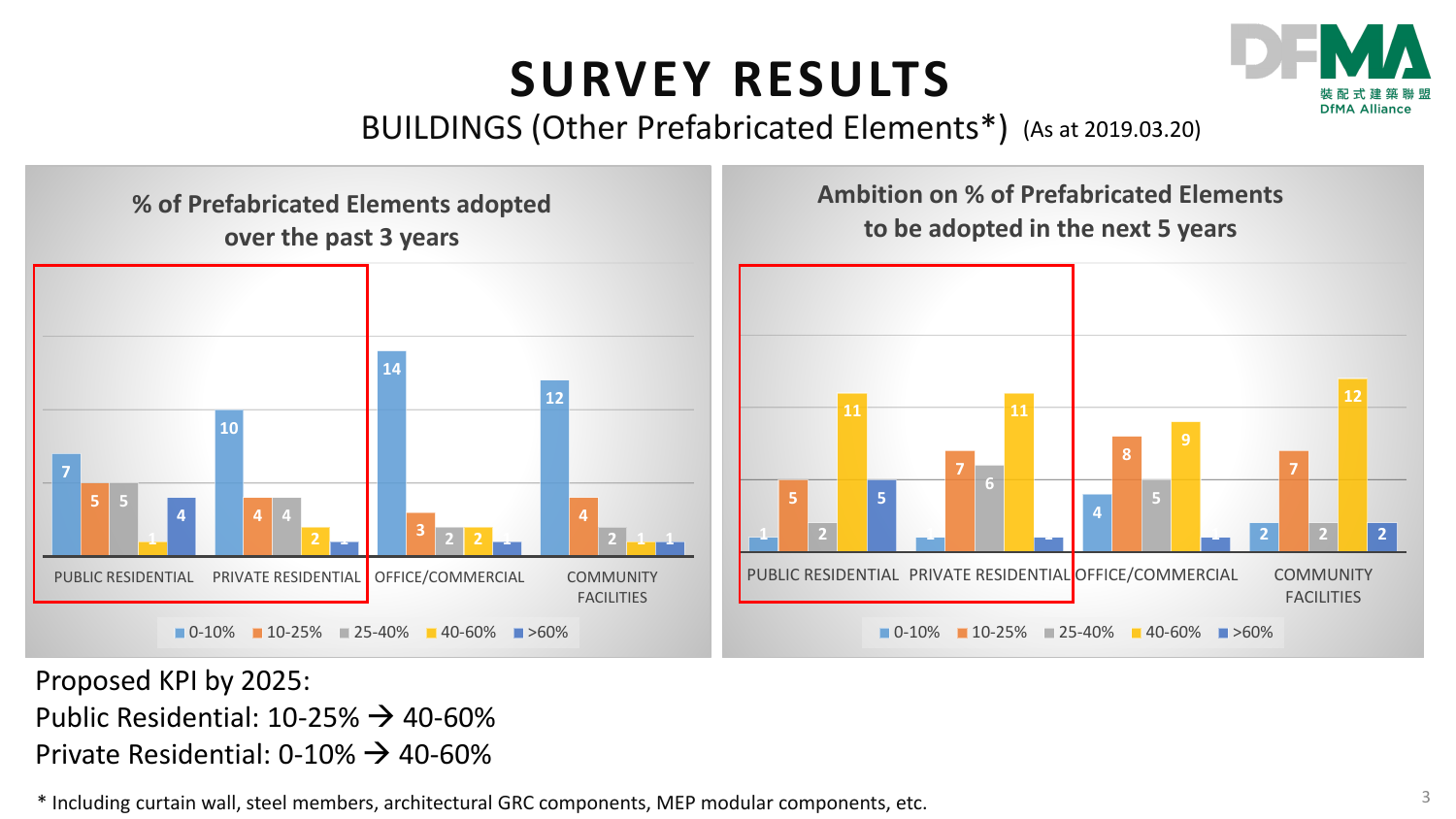

#### Vision

• To build Faster, Safer, Higher Quality and Greener

#### **Objectives**

- To improve time, cost and quality of Hong Kong residential construction
- To maximise offsite adoption to mitigate skills and safety challenges
- To create standardization / common platform for manufacturing and quick on-site assembly
- To identify challenges in adopting DfMA and provide practical solutions

### Who Should Join?

- All industry stakeholders actively participating in the HK residential sector, including Regulator, Government, Quasi-Government Organisations, Developers, Consultants, Contractors, Manufacturers, Suppliers
- Hub size: expected to be 30-40 company / organisations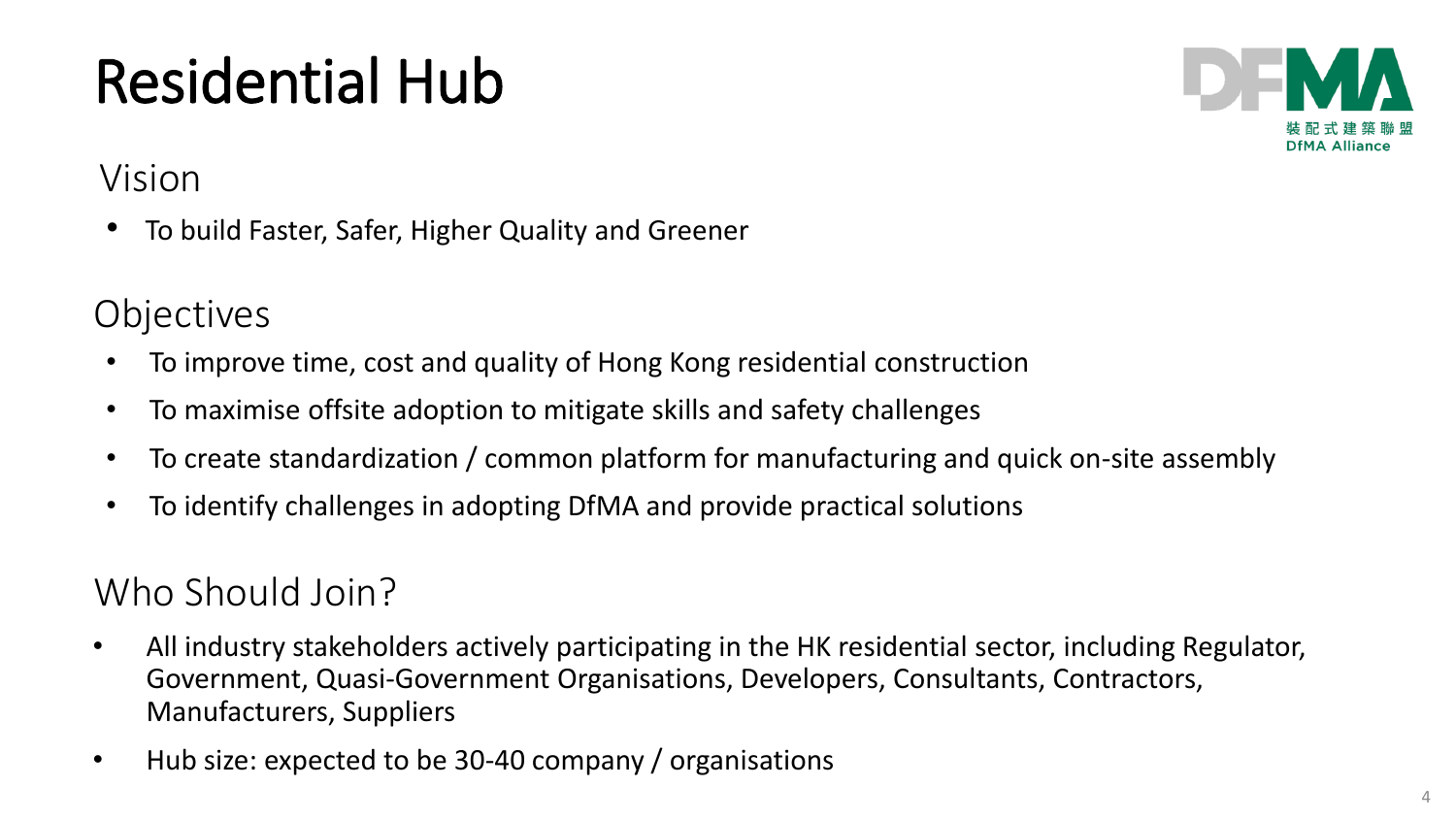

### How Does It Work?

- **Client-driven approach**: hub to be led by a "Leadership Group" from public and private clients
- **Benchmarking:** establish a standard for DfMA appraisal and benchmarking
- **Collaborative**: through open sharing, learning and connecting to tackle technical and policy issues related to DfMA in the residential sector. Regular meetings, on a quarterly basis, will be organised to generate practical solutions.
- **Neutral**: no bias toward any particular materials, technologies or suppliers
- **Horizons expanding**: Experts from worldwide will be invited to share experience and insights with Hub Members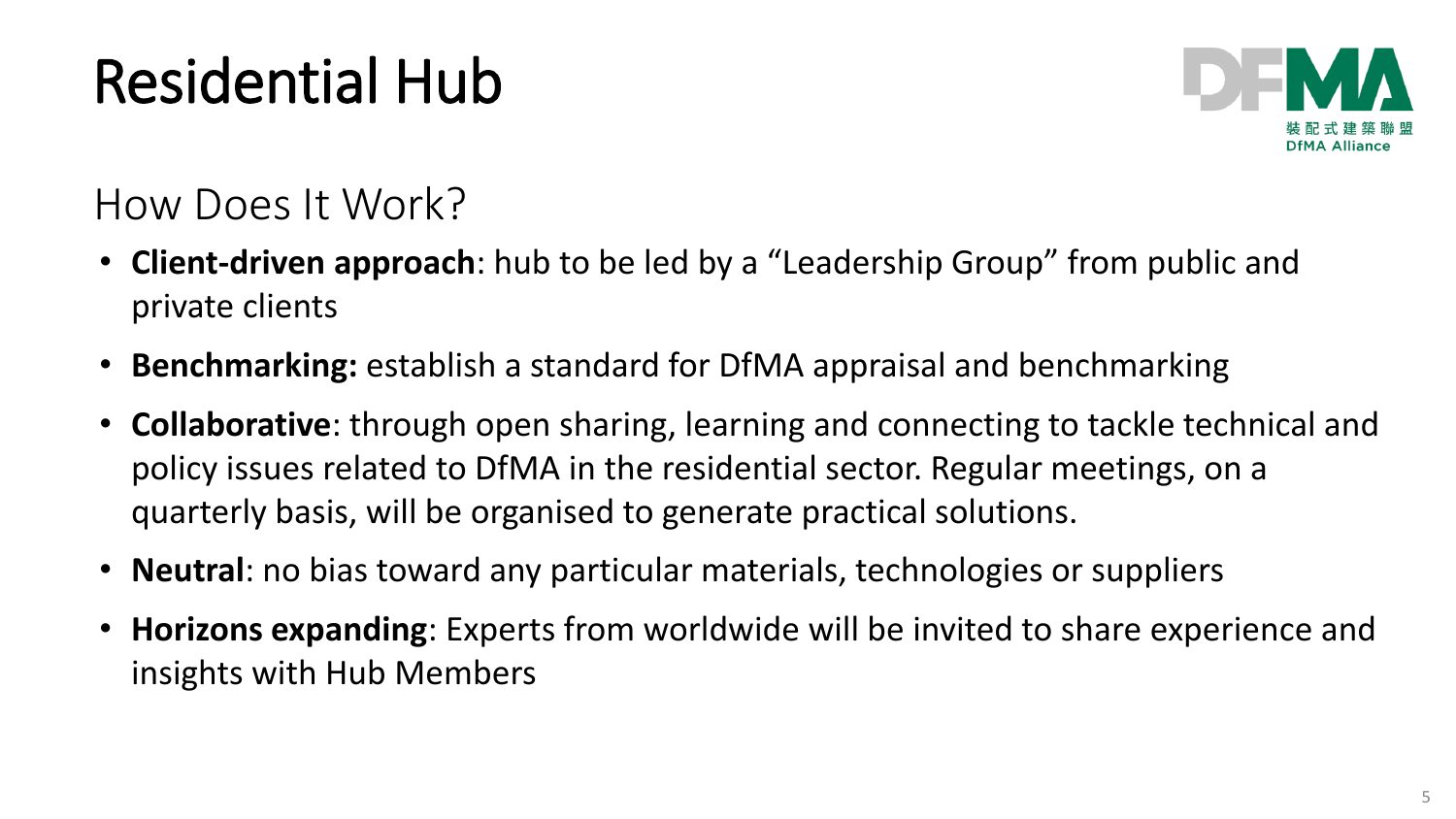